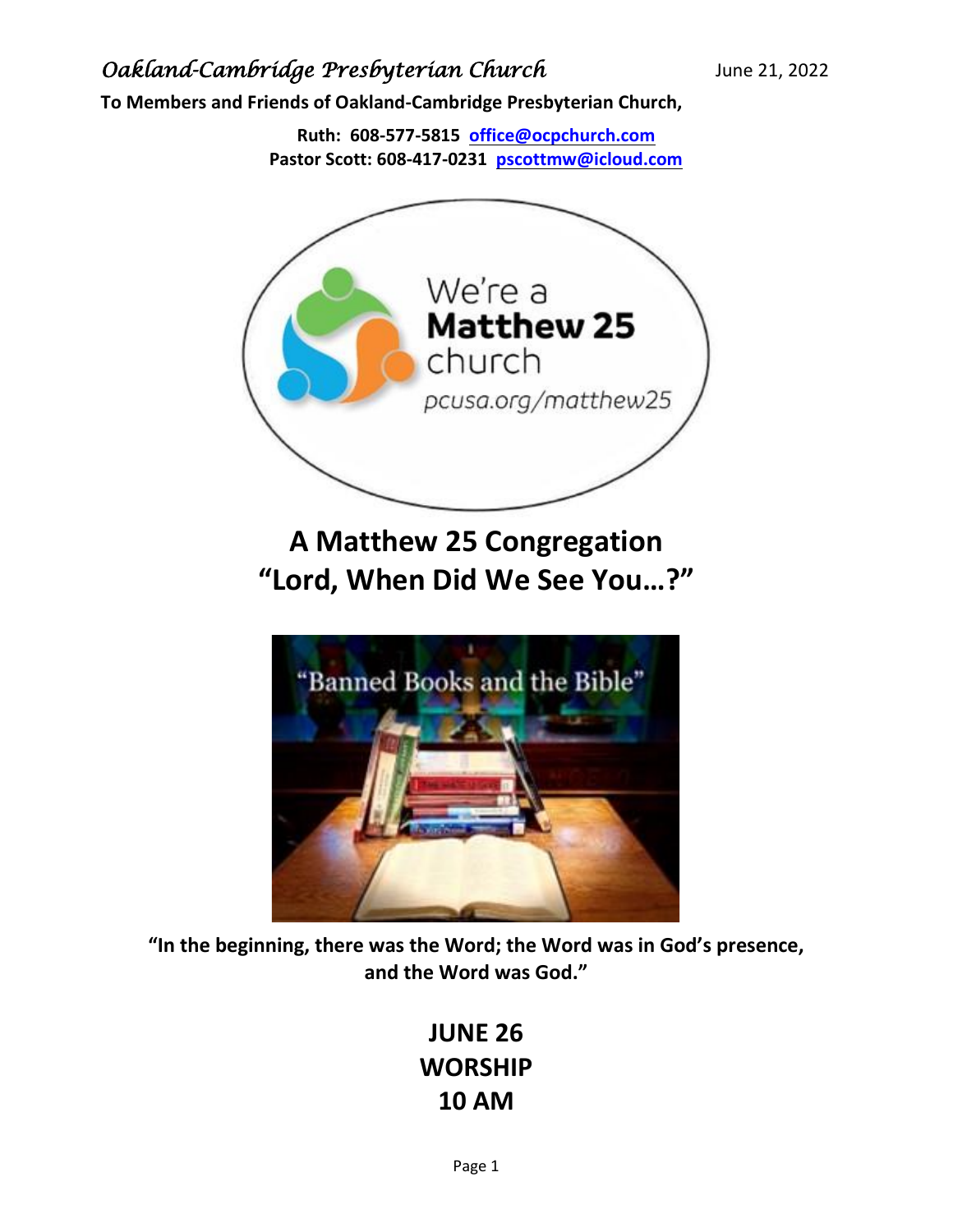

"Maybe this whole gender identity and sexual orientation thing is a little more complex and expansive than we can glean from a 4,000 year old poem (Genesis 1-2), and maybe we should stop using it to destroy other people. Maybe, rather than shrinking God any longer, we need to release God from that confining space inside our heads.… God is decidedly nonbinary, and that is really good news, because it means that we can discover the character of that God in every human being we encounter without exception." John Pavlovitz, in If God Is Love, Don't Be a Jerk



**THIS SUNDAY, JUNE 26,** we continue our "Banned Books and the Bible" sermon series. With June being "Pride Month," we will be exploring several LGBTQIA+ (Queer) Books that have been banned. One of the more recent books, "Gender Queer" is facing a challenge by a few people in both Cambridge and McFarland Schools and Public Libraries. We will be reading a portion of a few of these books as we lift up the Scriptural images in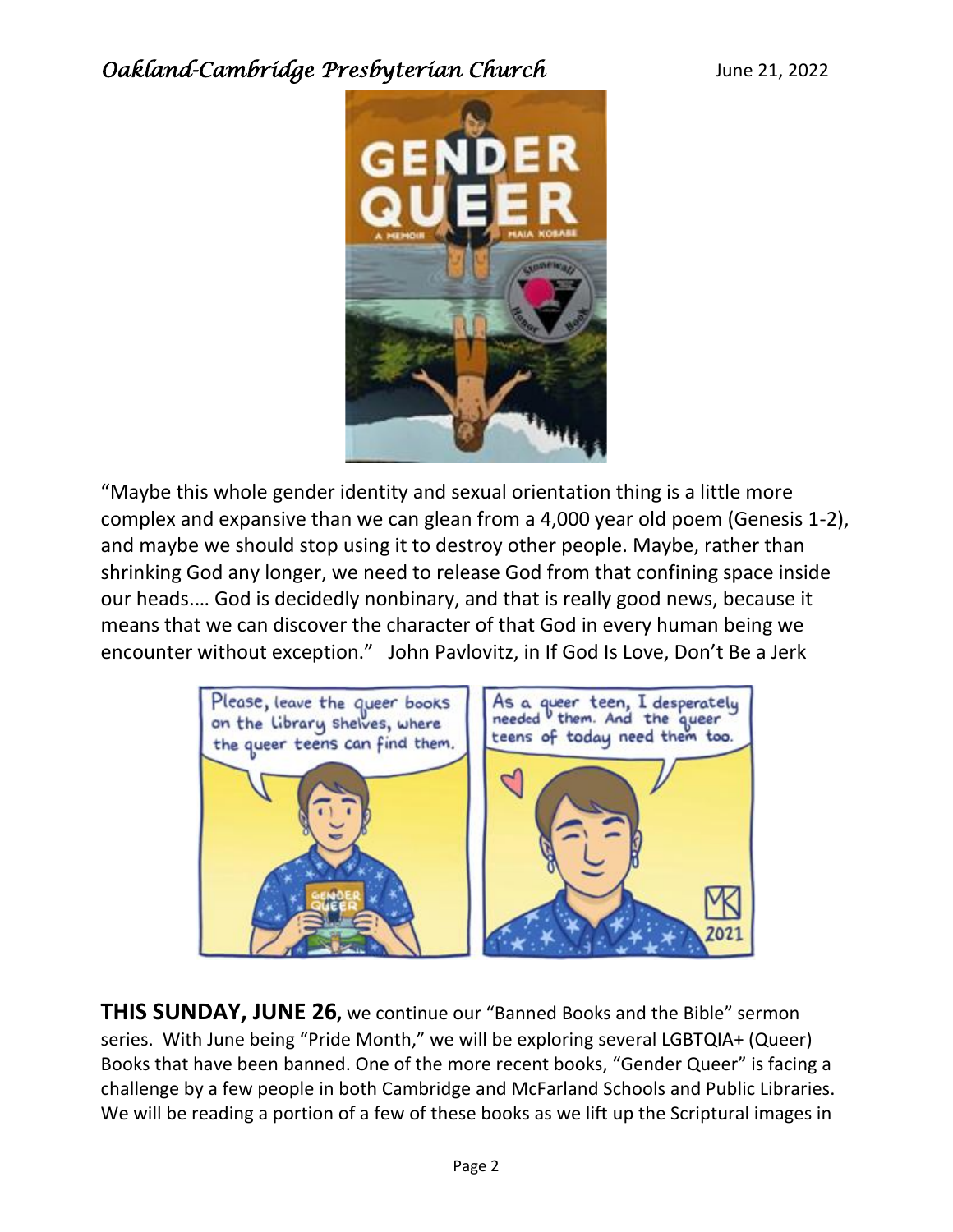them, reflecting together on our call to see the Sacred Presence of the "Word" Made Flesh that dwells Among us and Within us. For this particular Sunday, we are pleased to welcome the Rev. Brenda Lovick. Pastor Brenda recently served the East Koshkonong Lutheran Church. A licensed Counselor, she is currently employed at the Samaritan Counseling Center in Monona. Brenda is also the President of the Cambridge Area pFLAG (Parents and Friends of Lesbians and Gay) Group. OCPC supports this group as a financially contributing member. As a teacher, Pastor Scott is an educator Ally with the LGBTQIA+ student group.

Our accompanist is Karen Brunk. The service will be live-streamed on our church Facebook page <https://www.facebook.com/OCPCambridgeWI> To be notified of when we go "Live", go to the church Facebook page, click on the "Follow" button and you will be notified when we go "live."

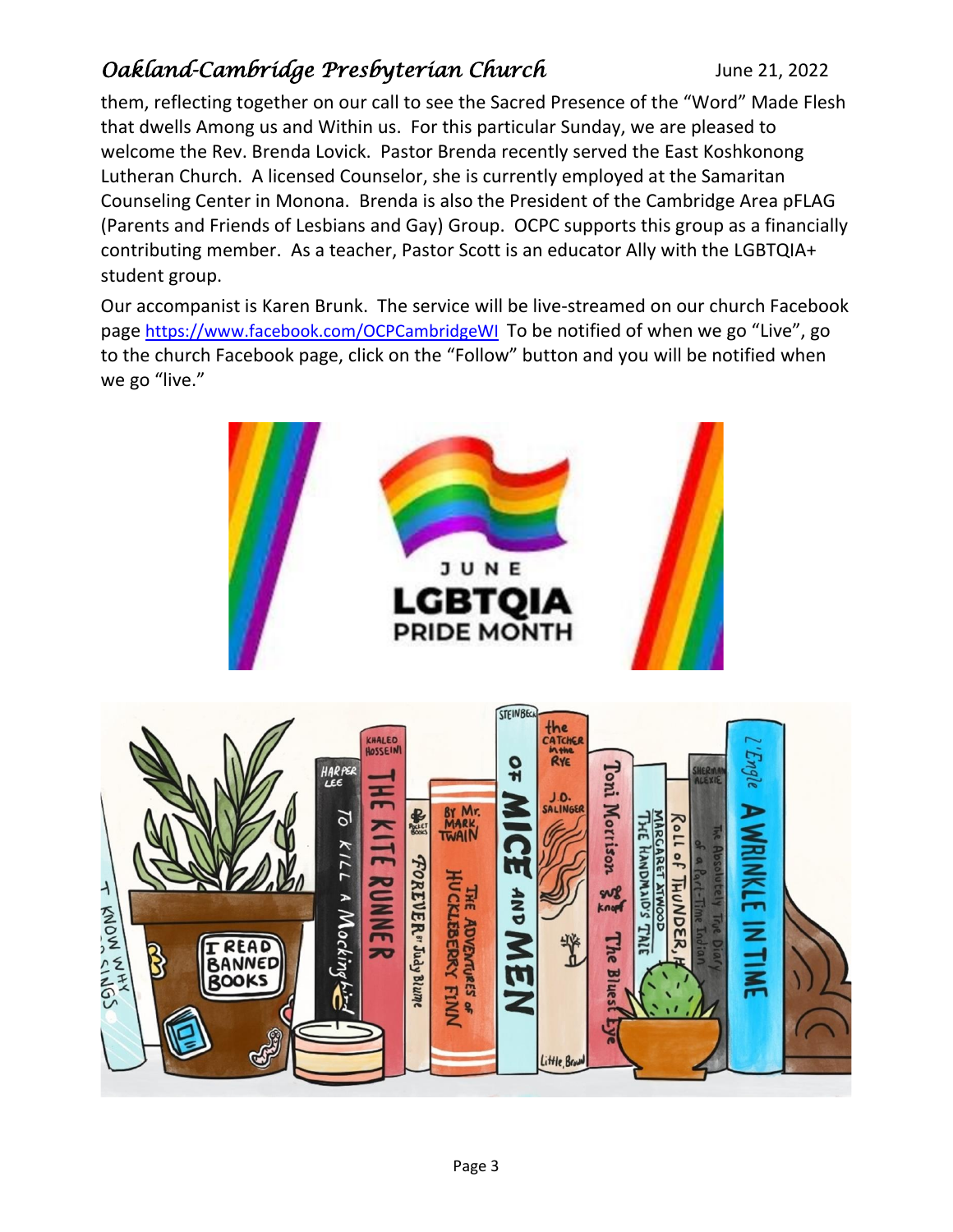"Across the country, debates about censorship, critical race theory, LGBTQ+ and Transgender issues, are giving rise to revival of book bans. Virginia Governor Glen Youngkin leveraged banning CRT as a campaign promise to win his election last November. Now the debates have reached a new height in Texas. In one small Texas town, angry parents swarmed school board meetings. They demanded the banning of books centered around diverse LGBTQ+ or BIPOC characters or issues like sexual assault. Throughout history, people and governments have sought to censor what people of all ages can read. But should books be banned? And if so, what about a book that talks openly about rape, murder, incest, mass killings, sexuality, adultery, child abuse, domestic violence, and gay relationships? The Bible has all of those topics in it and more. Should it be banned? This summer Pastor Scott invites you to join him on Sunday mornings as we explore some of the books that have been banned, exploring the theological and biblical imagery in each of them, and connecting them to stories in the Bible. A display of banned books will be coming soon to the sanctuary. You can find a list of the books we will be exploring. Have you read any of these? Pastor Scott has, including the Bible.

**June 26** - "Gender Queer," "Lawn Boy" "I Am Jazz"

- **July 3** "The 1619 Project" (From Bondage to Freedom in the Bible -Genesis and Exodus)
- **July 10** "The Handmaid's Tale" by Margaret Atwood (Genesis 16-22)
- **July 17** "Fahrenheit 451" by Ray Bradbury (Job)
- **July 24** Banned Books versus Banning Guns (Isaiah 2:4)
- **July 31** "The Hate U Give" (Song of Solomon 1)
- **August 7** "Looking for Alaska"
- **August 14** "Of Mice and Men"
- **August 21** Harry Potter Series
- **August 28** "The Adventures of Huckleberry Finn"

**IT IS WITH DEEP SADNESS** we share that OCPC friend, Don Hawkins, husband of Margaret, died this past Friday. At this time, arrangements are pending. Please keep Margaret and her family in your prayers. Cards of condolence can be sent to 201 Highland Rd., Cambridge, WI 53523-9309.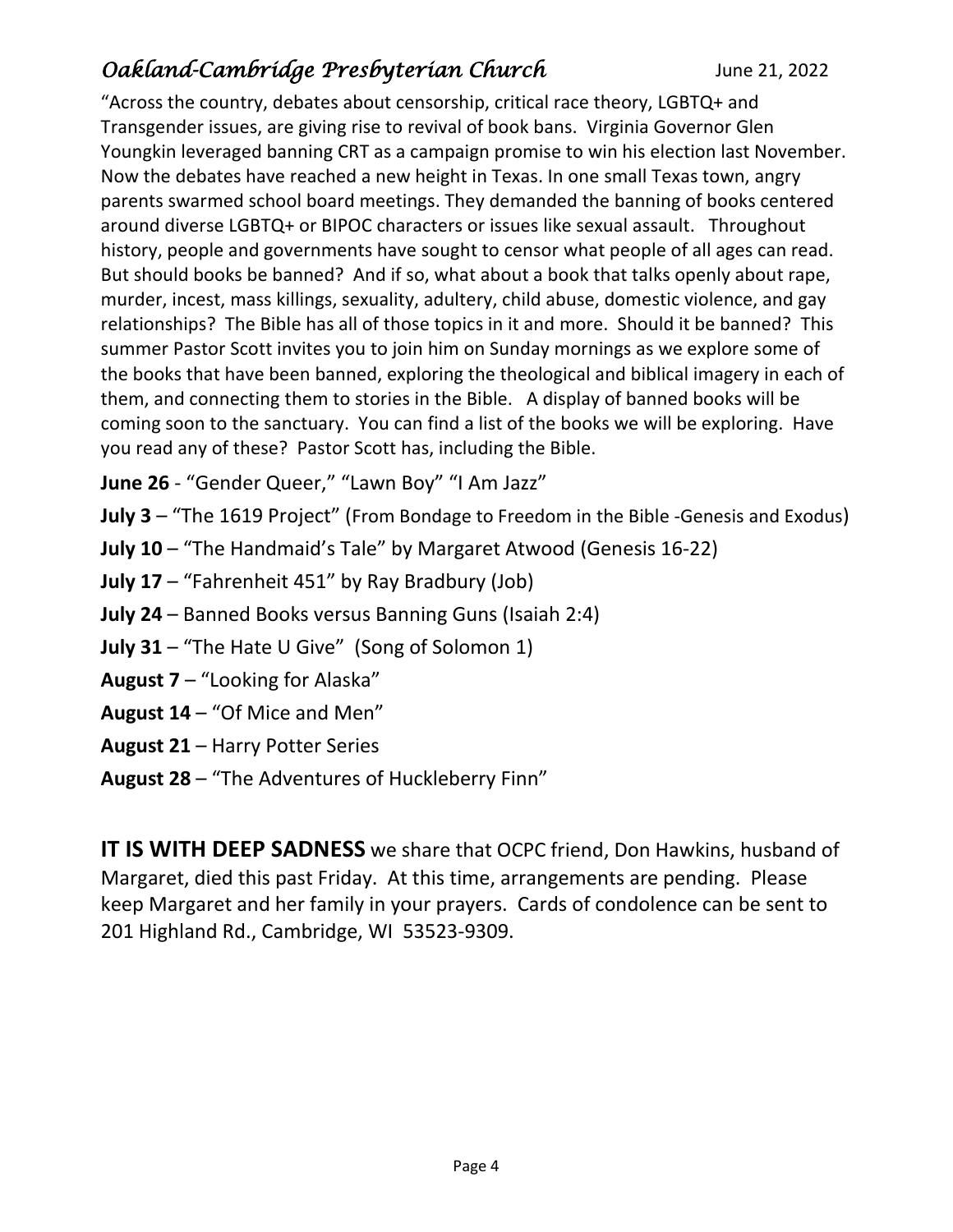

**"Lord, when did we see you…?"**

**THIS PAST FRIDAY,** Pastor Scott in his work as a Service Associate with Gunderson Funeral Home, had the chance to share in a Celebration of Life for a gentleman who often took shelter at "The Beacon." The Beacon is a day shelter located near the Capital Square in Downtown Madison. In his memory, his niece bought food for over 200 people. As we served the people, like the disciples, our eyes were opened to the presence of Christ. It would be wonderful if OCPC used some of its mission money to support the outreach of the Beacon.



**ON JUNE 19,** we had as our guest accompanist, Jimmy Paton. He played the guitar, sang, and led us in singing too. Jimmy has held positions of "worship leader" in several Madison area congregations. A worship leader is someone or a team of people who with the pastor, coordinated the music with the pastor(s), leading the congregation in singing. Sam Marrese-Wheeler is part of the worship team at Pres House. Many congregations are moving away from traditional organ and piano music to worship bands or an individual like Jimmy to enhance the music ministry on a Sunday morning. The Future Church will not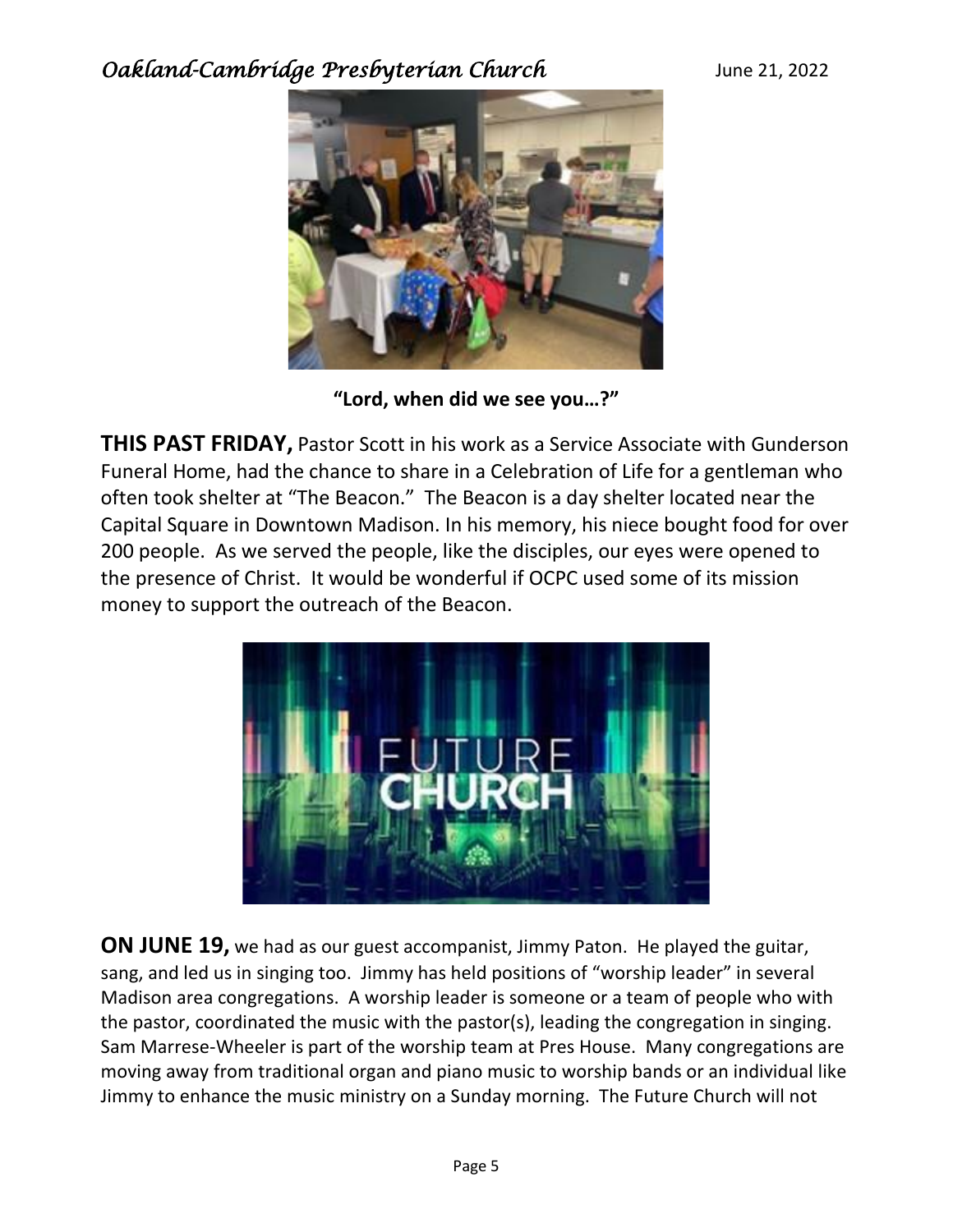have organ music during worship. What if… OCPC used some of its investment funds to hire a musician like Jimmy to be a part of our worship on Sundays?

# **COMING TO OCPC AND CAMBRIDGE GUNS TO GARDENS SUNDAY, JULY 24 10 AM**



**ON SUNDAY, JULY 24,** Jeff Wild, a retired Lutheran minister in Madison, who is now doing Blacksmithing, will be our guest for worship. Like Pastor Scott, and many of us, Jeff felt like he needed to turn his prayers into action. He decided to participate in a national movement called "Guns to Gardens." Jeff takes donations of guns, disassembles them, and then melts the metal parts down, to forge them into garden tools, using the wood for the handles. He will have enough gun parts for his demonstration, however, he said if someone wants to donate a gun they know longer use, he will trade them for a garden tool he has made from another gun.

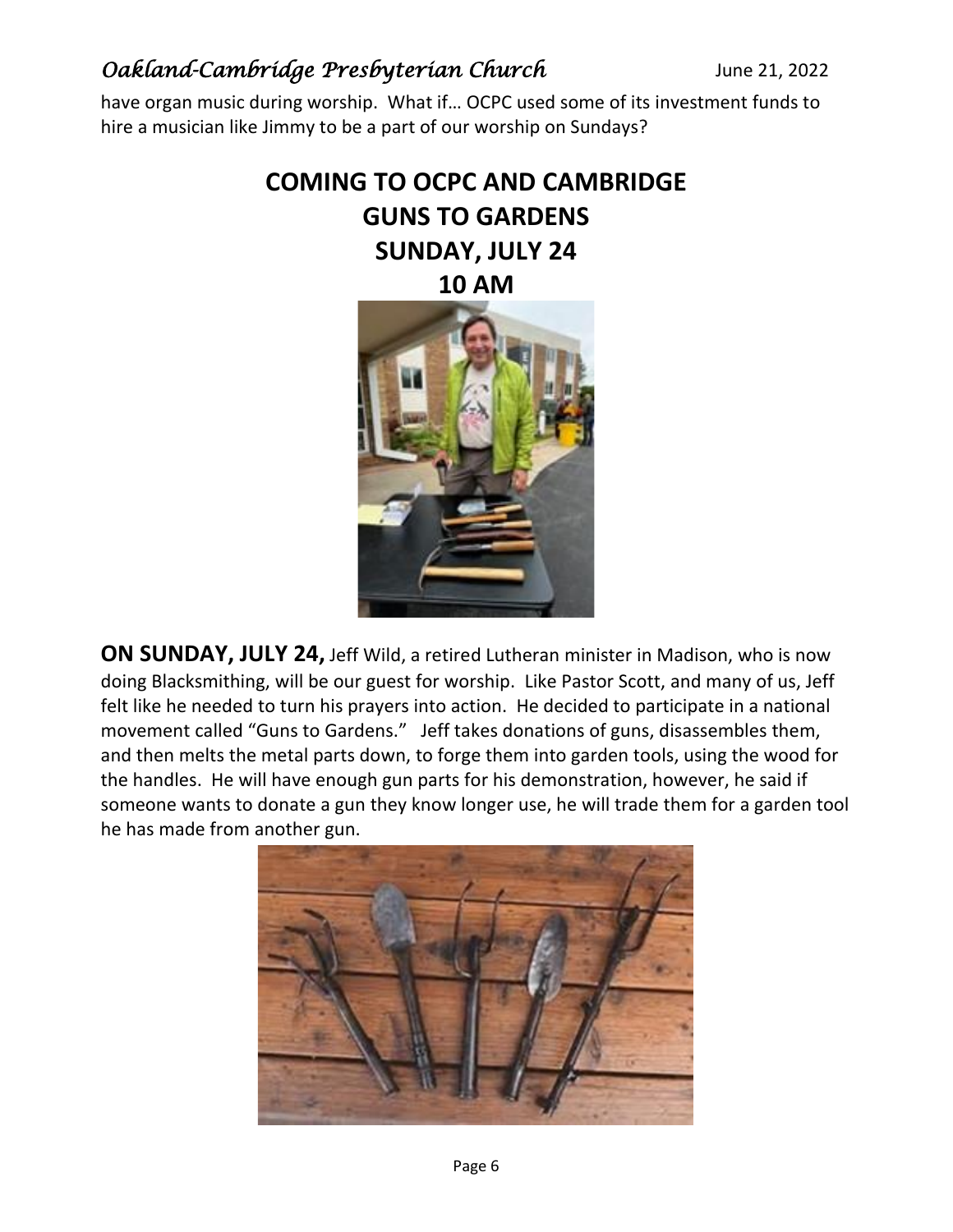[https://captimes.com/news/forge-peace-retired-madison-pastor-hammers-guns-into-garden](https://captimes.com/news/forge-peace-retired-madison-pastor-hammers-guns-into-garden-tools/article_f01cc4df-59b2-5b5a-8e76-a2cca769ce43.html?fbclid=IwAR3S9z4srQeerN7tnUw7GCdqs4U2rSInP3q51kiqHDXlt1Uza-LkN7HmeB4)[tools/article\\_f01cc4df-59b2-5b5a-8e76-](https://captimes.com/news/forge-peace-retired-madison-pastor-hammers-guns-into-garden-tools/article_f01cc4df-59b2-5b5a-8e76-a2cca769ce43.html?fbclid=IwAR3S9z4srQeerN7tnUw7GCdqs4U2rSInP3q51kiqHDXlt1Uza-LkN7HmeB4)

[a2cca769ce43.html?fbclid=IwAR3S9z4srQeerN7tnUw7GCdqs4U2rSInP3q51kiqHDXlt1Uza-LkN7HmeB4](https://captimes.com/news/forge-peace-retired-madison-pastor-hammers-guns-into-garden-tools/article_f01cc4df-59b2-5b5a-8e76-a2cca769ce43.html?fbclid=IwAR3S9z4srQeerN7tnUw7GCdqs4U2rSInP3q51kiqHDXlt1Uza-LkN7HmeB4)

#### **The following provides more information about this national Movement.**  <https://rawtools.org/>

Our nation has been through a variety of horrific events surrounding gun violence, and it has brought the conversation to the forefront of our current events and "water cooler" conversations. It has largely become a binary conversation of either more guns or more laws. RAW tools wants to open a new option, a third way: What if we made a commitment to solve our problems without guns and violence? By using weapons to make garden tools and other hand tools, we are creating a symbol for change and we're asking you to participate, to dare to use our imaginations to change our impulse. Beating swords into plowshares, spears into pruning hooks, and guns into garden tools creates a dynamic shift in our investment in time and resources. If we are no longer training for war, what else would we be doing? It doesn't mean we are all to become gardeners, but it does mean we can invest in providing life sustaining resources for our communities. RAWtools' mission to "disarm hearts and forge peace" is driven by our ability to make a choice about the tools we use to navigate conflict. As we lose more than 100 people a day to gun violence in the United States, it's becoming more and more clear that guns have no place in conflict resolution. Many folks donate their guns to RAWtools because they realize they don't need them anymore.

Our Sword to Plow program allows you to donate your gun to RAWtools and receive a garden tool from that gun for free.

RAWtools keeps any remaining parts to make more tools or items to raise money for our work. We walk you through the process of legally disabling your gun and connect you to our disarming network.

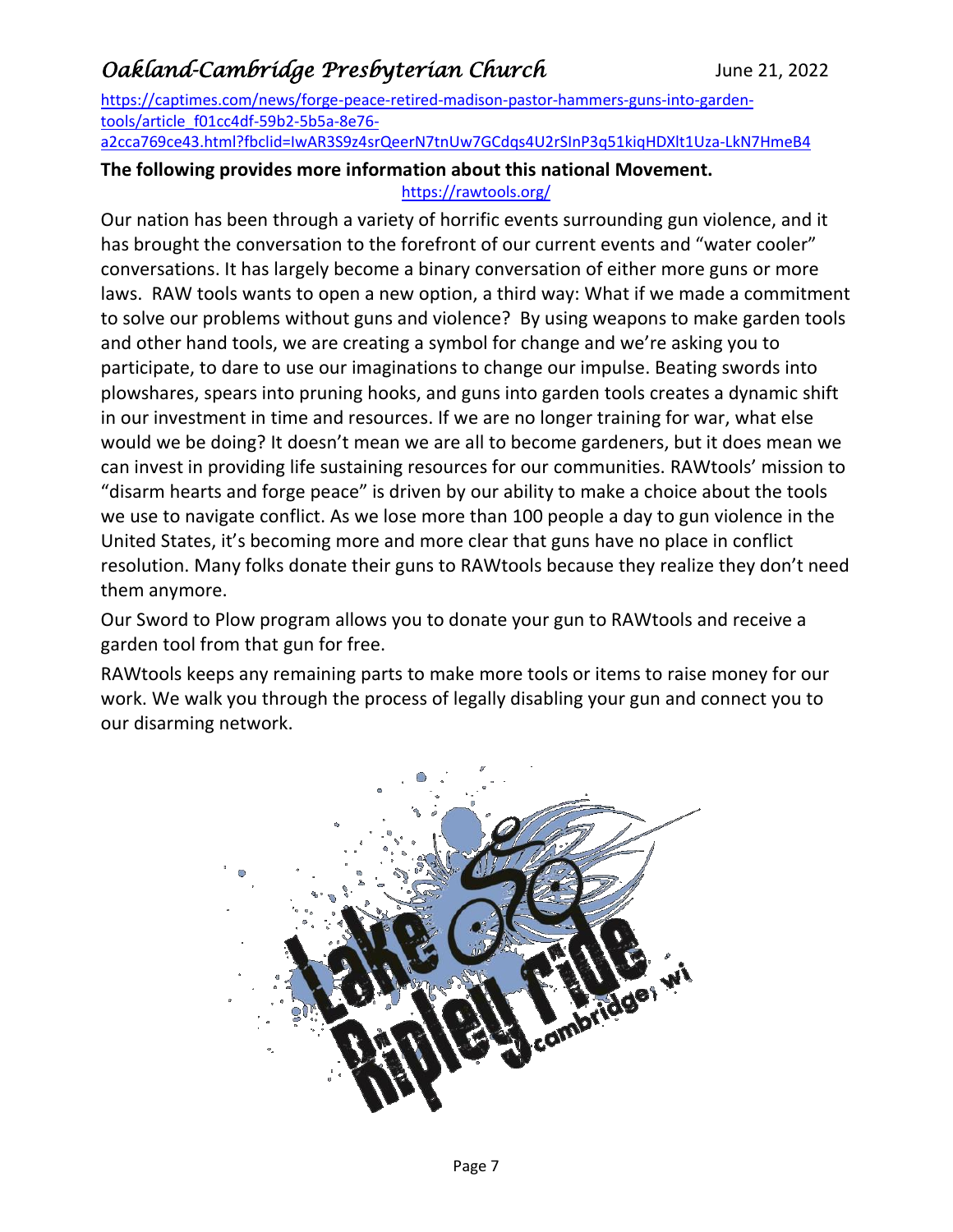**OCPC COMMUNITY VOLUNTEER OPPORTUNITY…** This year on **Saturday, July 30**, OCPC is once again helping with the Lake Ripley Ride To Cure Juvenile Diabetes. We will be volunteering at the London Community Center Rest Stop from 9am-1 pm. If you are interested in volunteering, please let Pastor Scott know. If you are interested in riding in this family friendly event, here is the link to learn more:

<https://cambridgecap.net/programs/special-events-2/lake-ripley-ride-4-0/>

**INVITATION TO A BENEFIT CONCERT:** John Knox Presbytery has passed this invitation (below) along on behalf of the musicians of Covenant Presbyterian Church, Westminster Presbyterian Church, and Pres House in Madison, WI. Please contact Melissa Hinz [\(mhinz@covenantmadison.org\)](mailto:mhinz@covenantmadison.org) or Joe Chrisman [\(westminstermusic@sbcglobal.net\)](mailto:westminstermusic@sbcglobal.net) for more information. Thanks!

Sisters and Brothers in Christ:

The strife and war in Ukraine has come to trouble us all. Yet, in the midst of such conflict, we must work even harder to share the love of Christ. It is in that spirit that the musicians of Covenant Presbyterian Church, Westminster Presbyterian Church, and Pres House invite your congregation to share music in a benefit program for Ukrainian relief efforts.

At **3:00 p.m. On Sunday, July 17**, we will gather at Covenant Presbyterian Church [\(326](https://www.google.com/maps/search/326+South+Segoe+Road?entry=gmail&source=g)  [South Segoe Road\)](https://www.google.com/maps/search/326+South+Segoe+Road?entry=gmail&source=g) for a musical program. Your congregation is invited to attend the program. If the musicians of your congregation are interested in sharing a musical offering in the program, they are invited to contact Melissa Hinz (*mhinz@covenantmadison.org*) at Covenant (608-233-6297) not later than June 30, 2022. The music offered can be of Ukrainian origin, but it does not have to be. The selection should, however, be limited in length to no more than 3 to 4 minutes.

Individuals may also choose to sing in a massed choir organized especially for the event. Rehearsals will be held on Sunday evening, July 10, at 7:00 pm, and again on Thursday evening, July 14, at 7:00 pm at Covenant Presbyterian Church. Singers may attend either one or both rehearsals and additional information is available from Melissa.

We look forward to seeing you on July 17 as we share our thoughts and prayers with those in need in Ukraine.

**MISSION FUNDS! WE HAVE THEM!** Over the past year, we have financially supported the LGBTQ+ ministry at Pres House, provided several meals for the students at Pres House, supported the mission to the Afghan refugees at Fort McCoy. We have also supported the Lake Ripley Juvenile Diabetes Ride both financially and by our presence at the London Community Center Rest Stop, and the Susan G. Komen Breast Cancer Walk. If you have suggestions for possible use of some of our funds, please speak with Pastor Scott or any of the Session members.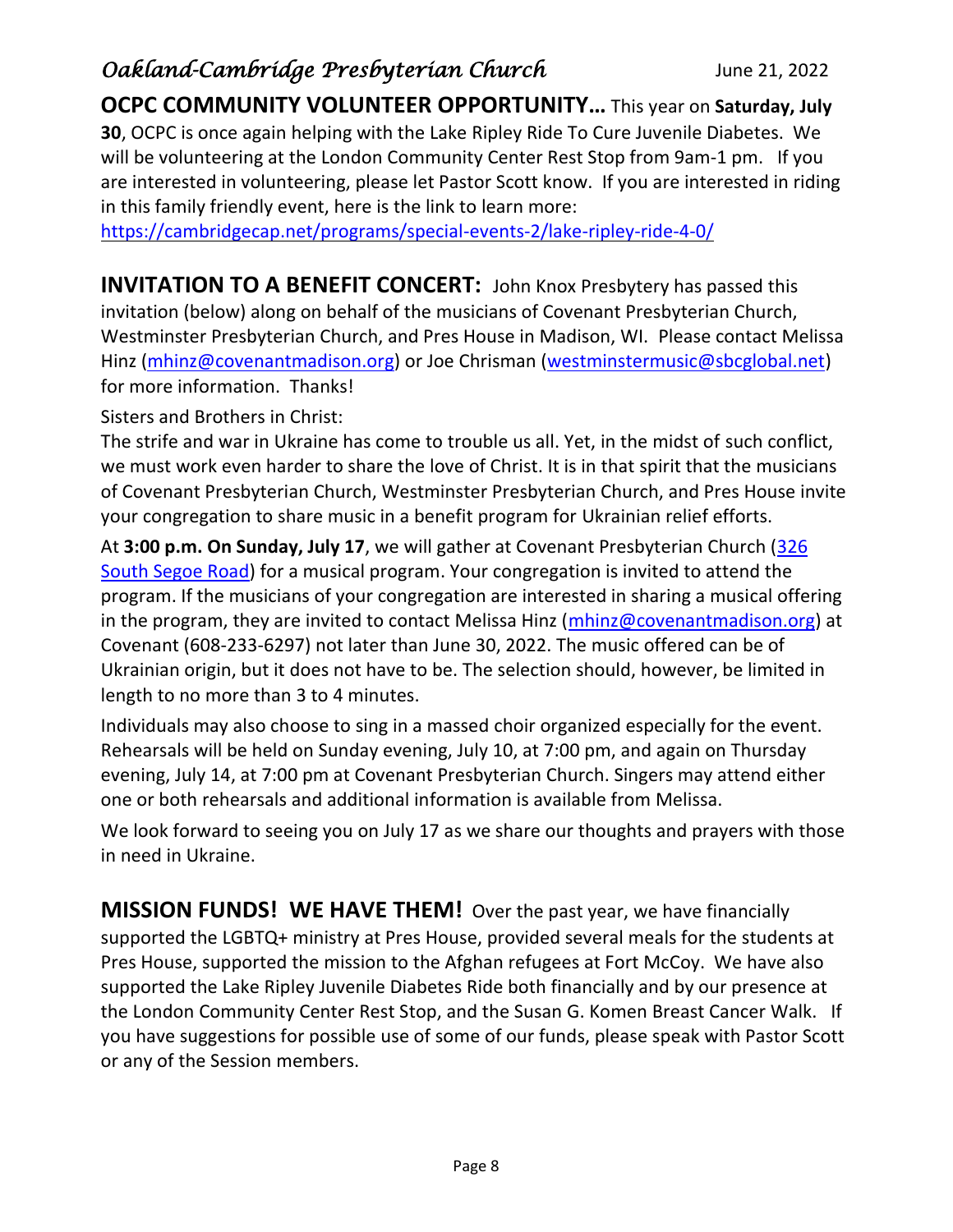

**FOOD PANTRY WISH LIST:** Cereal, Coffee, Hot Chocolate, Granola Bars, Crackers/Saltines, Cookies, Body Wash, Laundry Soap. Donation bin is located outside of the lower level middle school/food pantry entrance and monetary donations are gladly accepted via the Food Pantry website <https://cambridgecap.net/programs/nutrition/food-pantry/> or by mail to P.O. Box 54, Cambridge WI 53523. Thank you!

**AGING AND SENIOR CARE RESOURCES** [Caring.com](http://caring.com/) is a leading senior care resource for family caregivers seeking information and support as they care for aging parents, spouses and other loved ones. They have been featured by AARP, The Administration for Community Living, The National Legal Resource Center, and Forbes, as well as referenced by many governmental agencies and organizations across the Internet. The following is a link to their Senior Care and Assisted Living Guide for communities in Wisconsin: [\(https://www.caring.com/senior-living/assisted-living/wisconsin\)](https://www.caring.com/senior-living/assisted-living/wisconsin)

**DONATE ONLINE TO OUR CHURCH,** Presbyterian Church of Oakland-Cambridge, using the app, **Vanco Mobile**. Search for "Vanco Mobile" in your app store (Vanco Payment Solutions). Once it's installed, find us using our zip code (53523), and set up onetime or recurring payments, OR go directly to our donor page by using the QR Code below, or the link on our webpage, [www.ocpchurch.com](http://www.ocpchurch.com/) . Thank you! (You may also mail in your offering and pledge: **OCPC 313 E. Main Street, Cambridge, WI 53523**.)